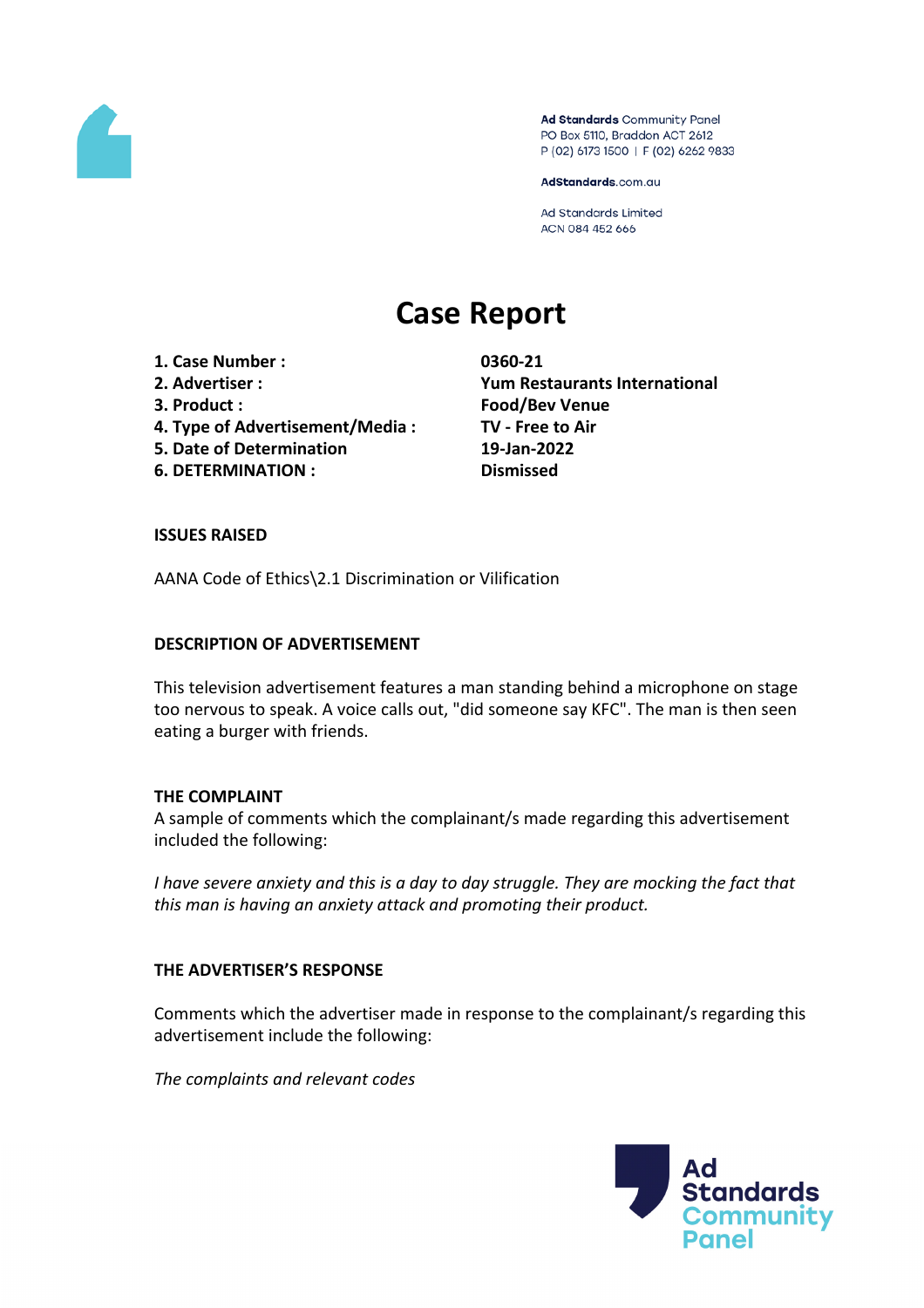

*The Complainant has expressed concern that the Advertisement vilifies or discriminates on the basis of mental illness.*

*The following concerns are cited in the complaints:*

*AANA Code of Ethics\2.1 Discrimination or Vilification\Mental Illness*

*Alleged discrimination or vilification on the basis of mental illness:*

*The Advertisement depicts a performer at an amateur comedy night experiencing stage fright, a common occurrence for first time performers when faced with being on stage in public. The tone of the Advertisement is light hearted, depicting an awkward scenario most viewers will have experienced from time to time. The protagonist, who is anxious at his failed attempt at delivering a punchline, is offered a reprieve when an audience member breaks the silence with KFC's well known catch phrase 'Did somebody say KFC?'*

*The Advertisement ends with the protagonist enjoying a Zinger Crunch burger with the manager of the comedy club illustrating that the right meal can be a good distraction to alleviate an awkward situation. The protagonist is shown laughing and having recovered from any feeling of embarrassment or anxiety.*

*Practice Note to Section 2.1 of the Code defines discrimination as being the unfair or less favourable treatment of an individual. In the Advertisement, the protagonist is in no way treated unfairly or less favourably due to their experience of stage fright or performance anxiety.*

*The Code further defines vilification as the humiliation, intimidation, incitement of hatred, contempt or ridicule. When the protagonist is shown frozen with stage fright, the audience members shouts out KFC's well known and familiar catch phrase in an attempt to alleviate any anxiety or awkwardness being felt by the performer and to distract from it. The audience does not laugh at, ridicule or encourage the humiliation of the protagonist in any way.*

*KFC acknowledges and understands that anxiety is commonly experienced by many members of our community and in no way attempts to lessen the impact of that experience through the light hearted tone of our Advertisement. We do not believe that the Advertisement depicts the discrimination or vilification of any member of the community who may be impacted by anxiety or any other mental illness. The portrayal of our main character does not humiliate, incite contempt for, or ridicule those suffering from anxiety or other mental illness and as such the does not breach section 2.1 of the Code.*

*Australian Association of National Advertisers Code of Ethics ('Code')*

*With respect to the other provisions of section 2 of the Code, we note that the Advertisement:*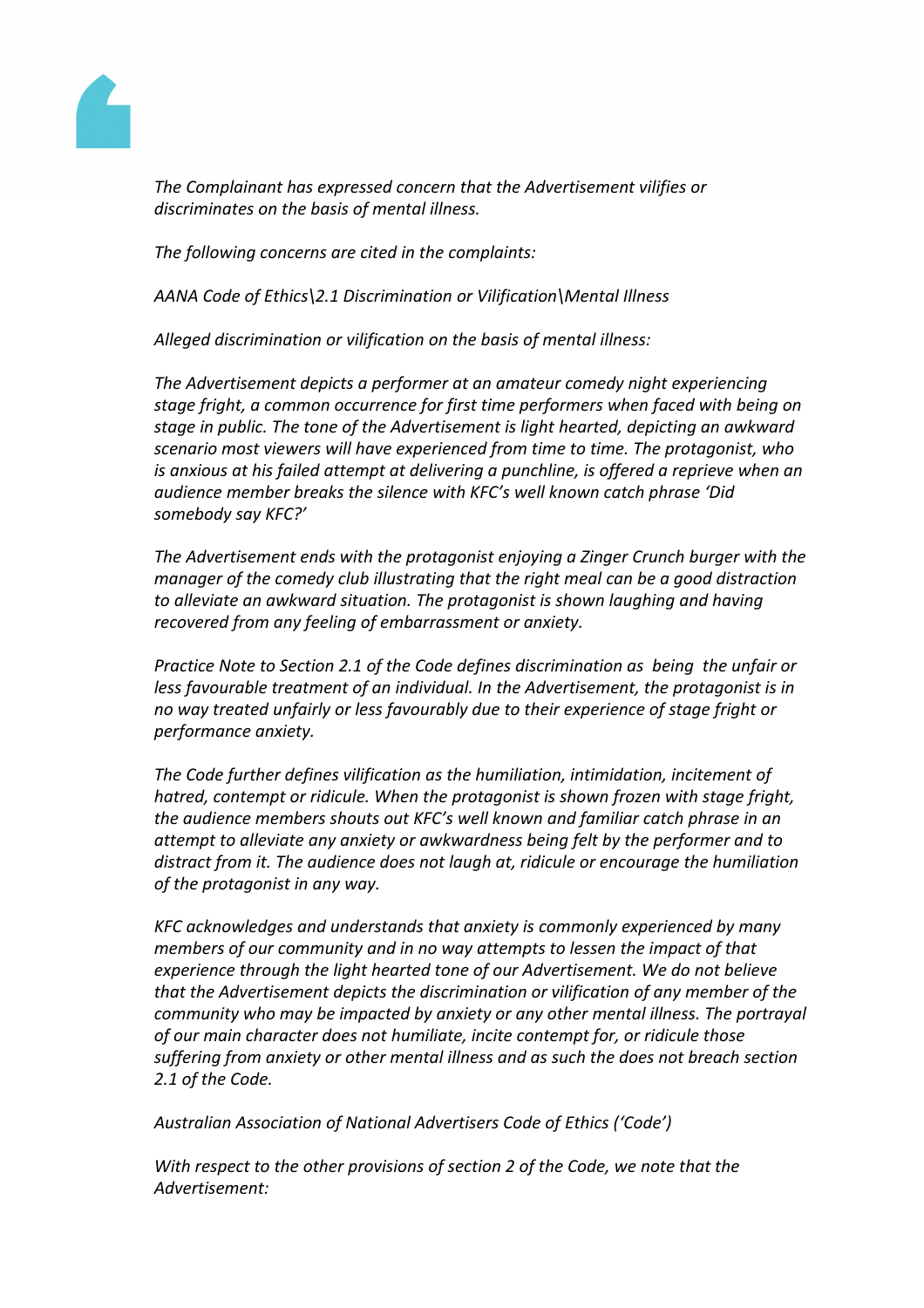

- *does not employ sexual appeal in a way that is exploitative or degrading of any individual or group of people (section 2.2);*
- *does not present or portray violence in any way (section 2.3);*
- *does not depict or treat sex, sexuality and nudity in any way nor without sensitivity to the relevant audience (section 2.4);*
- *does not use language which is inappropriate in the circumstances (section 2.5); and*
- *the Advertisement is clearly distinguishable as an advert and uses KFC branding to that effect (section 2.7).*

*We trust this addresses the Complainant's concerns.*

# **THE DETERMINATION**

The Ad Standards Community Panel (the Panel) considered whether this advertisement breaches Section 2 of the AANA Code of Ethics (the Code).

The Panel noted the complainant's concern that the advertisement is mocking a man who is having an anxiety attack.

The Panel viewed the advertisement and noted the advertiser's response.

**Section 2.1: Advertisements shall not portray or depict material in a way which discriminates against or vilifies a person or section of the community on account of race, ethnicity, nationality, gender, age, sexual preference, religion, disability, mental illness or political belief.**

The Panel noted the Practice Note to Section 2.1 provides the following definitions:

"Discrimination – unfair or less favourable treatment.

Vilification – humiliates, intimidates, incites hatred, contempt or ridicule."

The Panel considered that a fear of public speaking is not necessarily an example of a person having an anxiety condition and noted that a person can feel anxiety about a situation without having an anxiety disorder.

The Panel also considered that a reference to a person having a condition such as anxiety does not of itself constitute discrimination or vilification.

The Panel noted that the advertisement depicts a scene of a man who is trying to perform a stand-up routine at a comedy club however noted that while the man looks uncomfortable, he does not appear to be having an anxiety attack evidenced for example by erratic breathing.